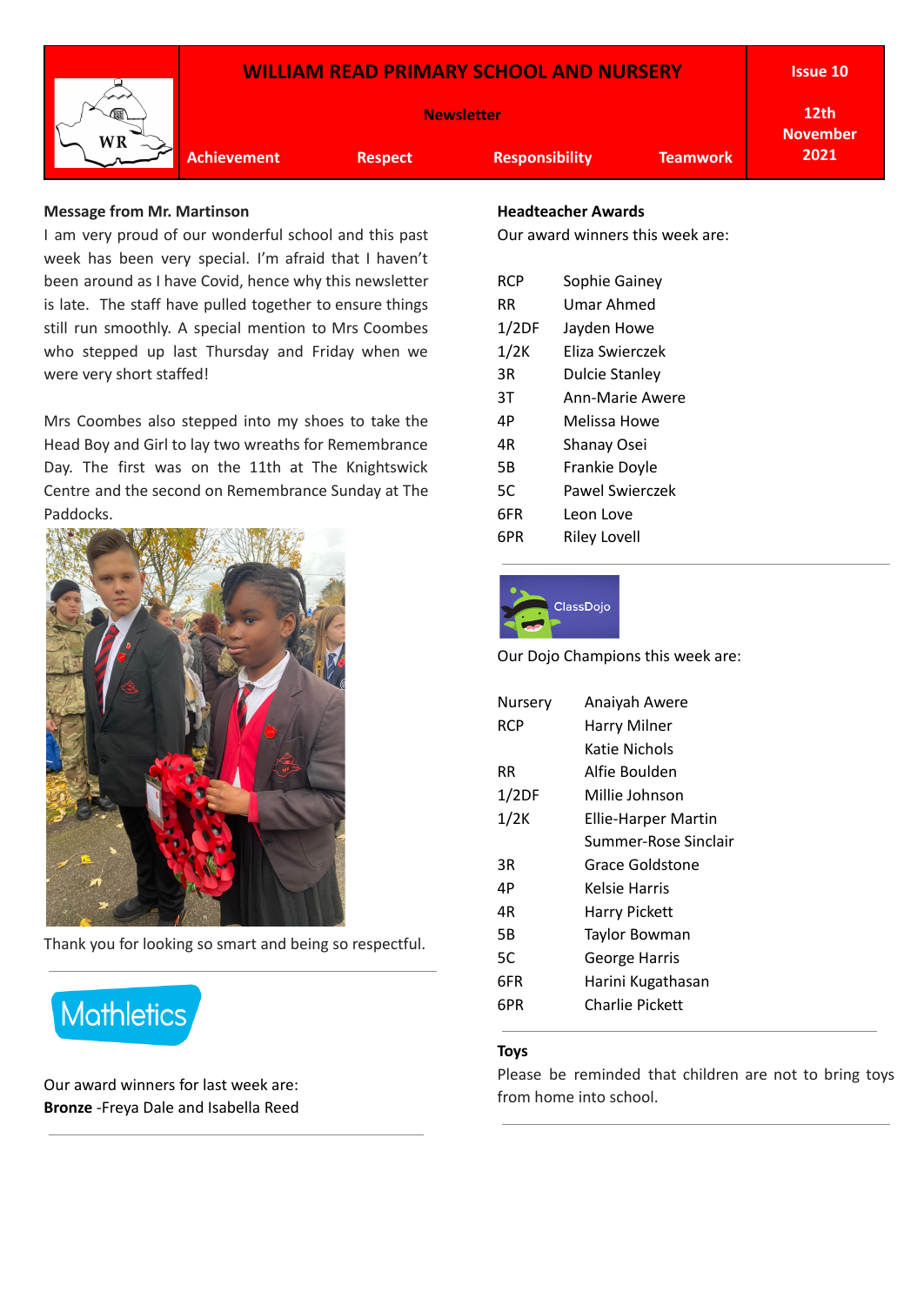



The following children have achieved these certificates this week.

**Bronze Certificate** - Edward Rotherham 1/2DF, Sophie Donisan 1/2K, Raife Pulfer 1/2K, Ronnie Bayford 3T, Jack Liston 3T, Pearl Robertson 3T, Maximus Dean 4P, Kelsie Harris 4P, Shanay Osei 4R, Josie Robertson 4R, Roseanna Ainsworth 5B, Kelvin Cai 5B, Catherine Gamble 5C, Maria Eduarda Souza Casimiro 5C, Charlotte Anderson 6PR, Tyler Barringer 6PR, Shaun Brett 6PR, Lacey Dickinson 6PR and Ollie Nicholls 6PR.

**Silver Certificate -** Lily-Mae Stopher-Riches 1/2DF, Eris Coates 1/2K, Tobias Gamble 6FR, Rose Hart 6FR and Harlie-Rose Stringer 6FR.

**Gold Certificate -** Lara Garrett 6FR.

**Keyring -** Toby Amey 5B.

The table below shows our top readers so far this year:

| 4R  | 374,475 |
|-----|---------|
| 6FR | 312,894 |
| 6FR | 209,522 |
| 6FR | 202,148 |
| 5B  | 161,030 |
| 5B  | 143,899 |
| 5B  | 134,917 |
| 6FR | 127,748 |
| 5B  | 122,550 |
|     |         |

#### **AR HOME CONNECT**

All children in years 1-6 have brought a letter home with information for you to log on to AR Home Connect. By logging on to the website you will be able to access your child's AR account, allowing you to see what quizzes have been taken, their score and how close they are to their target etc. You will also be able to set up an email notification for every time your child quizzes and their results. Reading is a very important life skill. Please encourage your child to read as much as possible.



On the 19th of November we will be supporting Children in Need. We have always supported this charity and the good work that it does throughout the UK.

We are asking for a £1.00 donation for the children to come into school either in fancy dress, something spotty or pajamas. This year (run by the School Council) we will be having the "Pudsey Choice Awards". The children will be in with the chance to win an award and a small prize for...

Most outrageous outfit Most glamorous outfit Most effort made Winner of the funniest costume Most creative costume The sparkliest costume

The School Council cannot wait to see you all dressed up on Friday. Please do not go out and buy something especially for this, get creative at home and enjoy!

#### **Head Lice**

We have had a few cases of Head Lice in the school. Please can parents check their child/rens hair every week and treat if necessary. Long hair should be tied back in school for safety reasons and to stop the spread of headlice.